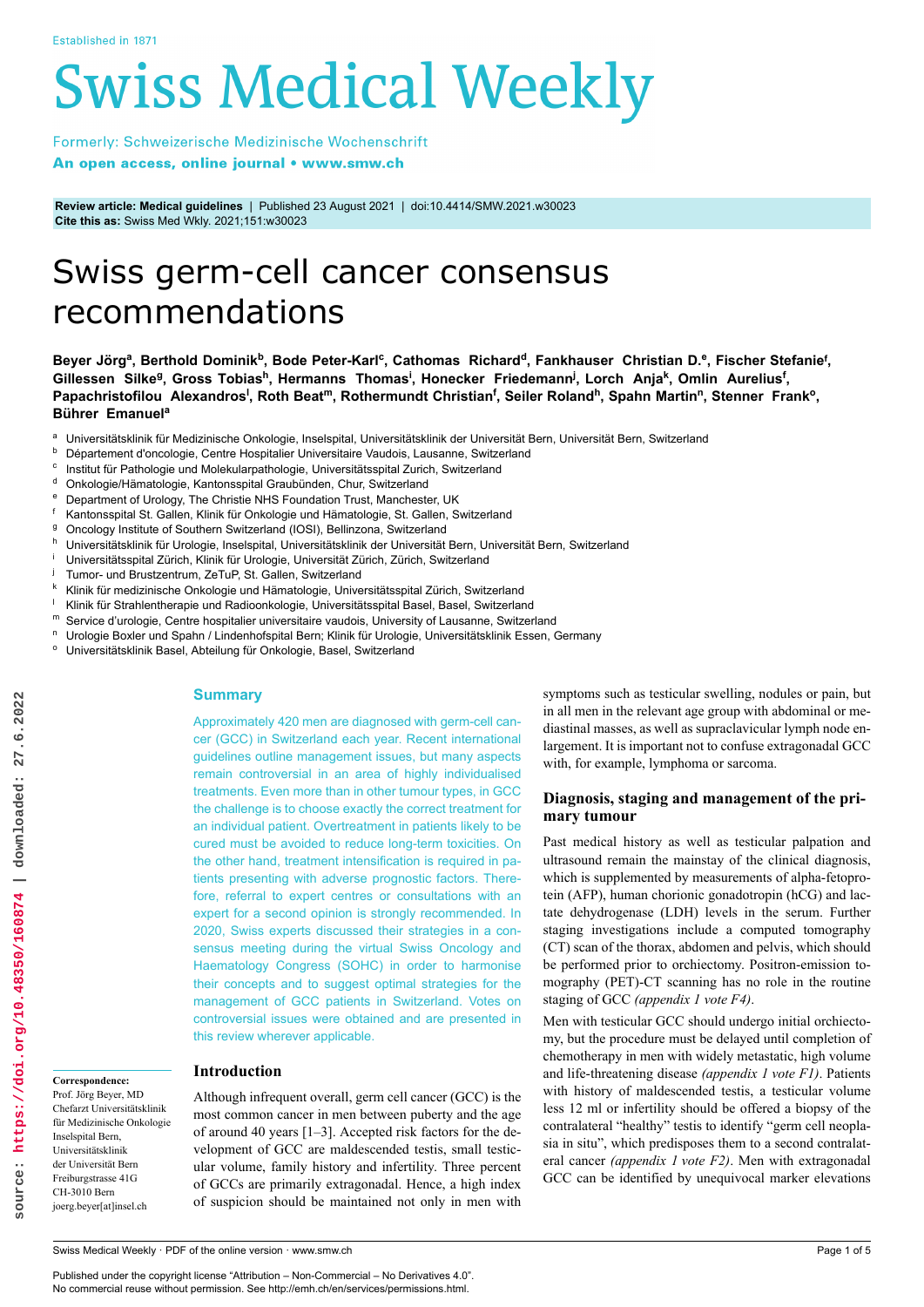#### **Table 1:**

Prognostic categories according to the original IGCCCG classification [5]

| Good prognosis: about 70% of patients with metastases                                                                                |                                          |  |  |  |
|--------------------------------------------------------------------------------------------------------------------------------------|------------------------------------------|--|--|--|
| Overall survival ~90% (original IGCCCG) and ~95% (IGCCCG contemporary series)*                                                       |                                          |  |  |  |
| Nonseminomat                                                                                                                         | Seminoma                                 |  |  |  |
| testicular or retroperitoneal primary tumour                                                                                         | any primary site                         |  |  |  |
| and                                                                                                                                  | and                                      |  |  |  |
| no non-pulmonary visceral metastases                                                                                                 | no non-pulmonary visceral metastases     |  |  |  |
| and                                                                                                                                  | and                                      |  |  |  |
| good prognosis markers, all of:                                                                                                      | normal AFP                               |  |  |  |
| AFP <1000 ng/ml                                                                                                                      | any hCG                                  |  |  |  |
| hCG <5000 U/I                                                                                                                        | any LDH [4]                              |  |  |  |
| LDH <1.5 $\times$ upper limit of normal <sup>‡</sup>                                                                                 |                                          |  |  |  |
| Intermediate prognosis: about 20% of patients with metastases                                                                        |                                          |  |  |  |
| Overall survival ~75% (original IGCCCG) and ~91% (IGCCCG contemporary series)*                                                       |                                          |  |  |  |
| <b>Nonseminomat</b>                                                                                                                  | Seminoma                                 |  |  |  |
| testicular or retroperitoneal primary tumour                                                                                         | Any primary site                         |  |  |  |
| and                                                                                                                                  | and                                      |  |  |  |
| no non-pulmonary visceral metastases                                                                                                 | non-pulmonary visceral metastases        |  |  |  |
| and                                                                                                                                  | and                                      |  |  |  |
| intermediate prognosis markers, any of:                                                                                              | any hCG Normal AFP                       |  |  |  |
| AFP 1000-10,000 ng/ml                                                                                                                | any LDH                                  |  |  |  |
| hCG 5000-50.000 U/I                                                                                                                  |                                          |  |  |  |
| LDH 1.5-10 × upper limit of normal                                                                                                   |                                          |  |  |  |
| Poor prognosis: about 10% of patients with metastases Overall survival ~45% (original IGCCCG) and ~65% (IGCCCG contemporary series)* |                                          |  |  |  |
| Nonseminomat                                                                                                                         | Seminoma                                 |  |  |  |
| Mediastinal primary tumour                                                                                                           | No patients classified as poor prognosis |  |  |  |
| or                                                                                                                                   |                                          |  |  |  |
| Non-pulmonary visceral metastases                                                                                                    |                                          |  |  |  |
| or                                                                                                                                   |                                          |  |  |  |
| Poor prognosis markers, any of                                                                                                       |                                          |  |  |  |
| AFP >10,000 ng/ml                                                                                                                    |                                          |  |  |  |
| hCG >50,000 U/I                                                                                                                      |                                          |  |  |  |
| LDH >10 × upper limit-of normal                                                                                                      |                                          |  |  |  |
| $-100000 - 1$                                                                                                                        |                                          |  |  |  |

AFP = alpha-fetoprotein; hCG = human chorionic gonadotropin; IGCCCG = International Germ-Cell Classification Cooperative Group; LDH = lactate dehydrogenase

\* Survival probabilities have increased in recent cohorts as compared with the publication of the original IGCCCG classification [5–8]

† Age and presence of pulmonary metastases are additional risk factors in nonseminoma according to the IGCCCG update analysis [7]

‡ LDH >2.5 × upper limit of normal as risk factor in good prognosis nonseminoma and seminoma patients according to the IGCCCG update analysis [6, 7]

alone or undergo additional biopsy for histological confirmation *(appendix 1 vote F3)*.

Staging is performed according to the American Joint Committee on Cancer (AJCC) classification [4]. However, all patients with metastases should also be classified according to the International Germ Cell Cancer Cooperative Group (IGCCCG) classification (table 1) [5]. Magnetic resonance imaging of the brain should be performed in all patients with metastases with an "intermediate prognosis" according to the IGCCCG if multiple lung metastases are present, in all "poor prognosis" patients, even if asymptomatic, as well as in all symptomatic patients *(appendix 1 vote F5)*.

Expert histology of the primary tumour determines further treatment algorithms and identifies potential risk factors for occult metastases in stage I seminoma and nonseminoma as well as any teratoma or rare non-germinal cancer elements such as adenocarcinoma or sarcoma (table 2). Mixed germ cell tumours containing a nonseminomatous component and patients with elevated AFP are treated according to nonseminoma recommendations.

## **Seminoma**

#### **Stage I and stage II A/B seminoma**

In Switzerland, stage I disease is the most frequent presentation in up to 80% of seminoma patients, and is defined as disease limited to the testis without radiological evidence of metastatic disease, as well as normal post-orchiectomy serum tumour markers (fig. 1) [9]. Active surveillance is the standard of care, as only approximately

#### **Table 2:**

Obligatory elements of a histopathological report.

| Localisation                                               |                         |  |
|------------------------------------------------------------|-------------------------|--|
| Size                                                       |                         |  |
| Multiplicity                                               |                         |  |
| Extension of tumour                                        | Rete testis involvement |  |
|                                                            | Lymphovascular invasion |  |
| pT category (according to the UICC)                        |                         |  |
| Histopathological types and subtypes (according to WHO)    |                         |  |
| In mixed tumours, description of each individual component |                         |  |
| Presence of syncytiotrophoblasts in seminoma               |                         |  |
| Presence of germ-cell neoplasia in situ (GCNIS)            |                         |  |
| Completeness of resection (R-status)                       |                         |  |
|                                                            |                         |  |

pT = primary tumour; UICC = Union Internationale Contre le Cancer; WHO = World Health Organization

Swiss Medical Weekly · PDF of the online version · www.smw.ch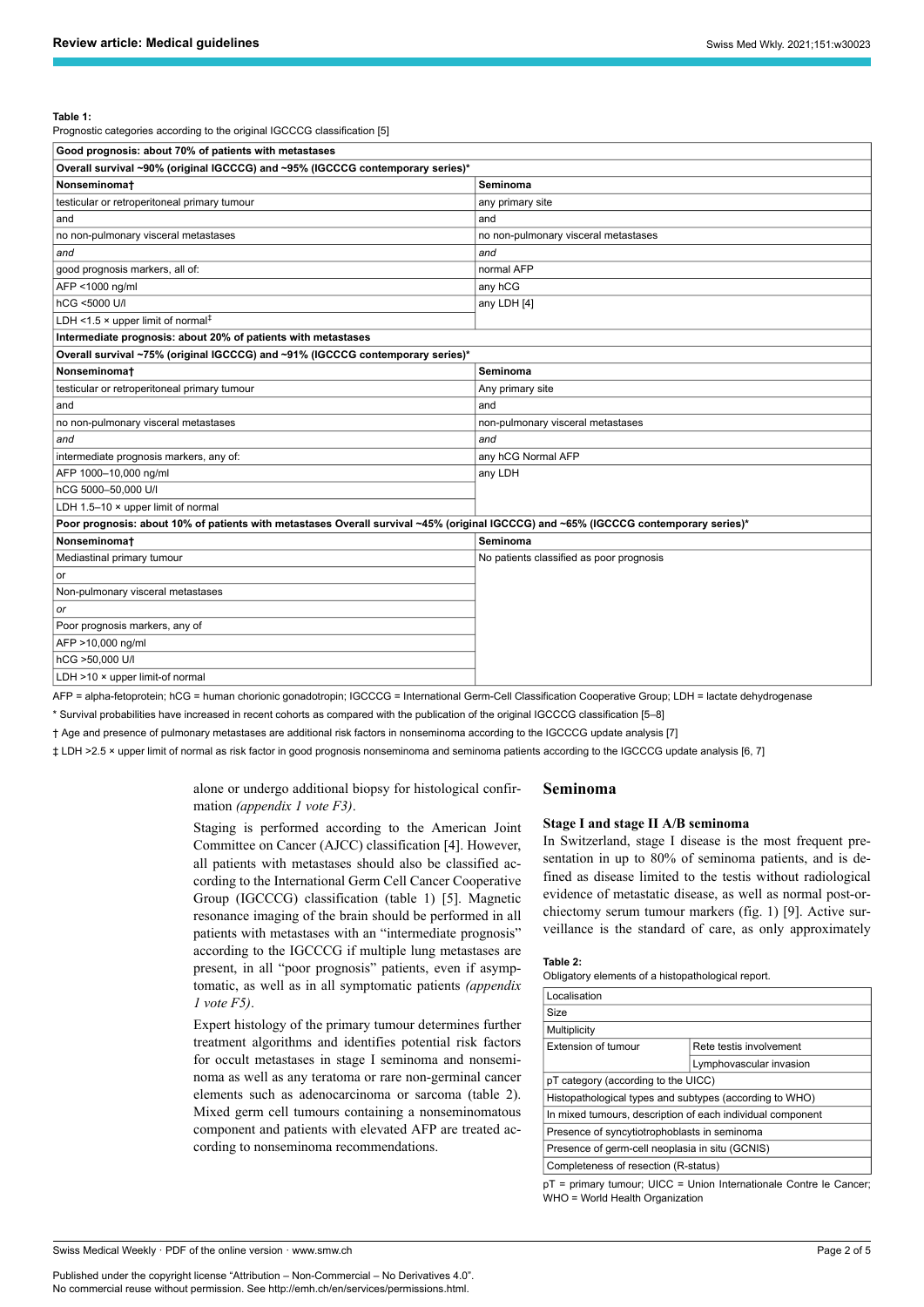10–20% patients will eventually relapse during active surveillance and are virtually all cured by subsequent therapy *(appendix 1 vote F7)*. Risk factors for occult metastases and thus for the risk of relapse have been identified. However, the clinical usefulness of these risk factors is debated *(appendix 1 vote F6)*. One cycle of adjuvant carboplatin at a dose of Area under the Curve (AUC) 7 is usually well tolerated and will reduce the risk of relapse to about 5%, but represents an overtreatment for the majority of patients *(appendix 1 vote F9)*. Adjuvant radiation is no longer recommended *(appendix 1 vote F8)*.

Stage II A/B is infrequent and poses particular challenges. Patients with equivocal lymph node enlargement in the ipsilateral para-aortic or paracaval infrahilar region ("the primary landing zone") should be followed up until unequivocal progression. In patients with larger lymph nodes, CT-guided biopsy might be feasible *(appendix 1 vote F13)*. In patients with unequivocal or histologically proven stage IIA seminoma, radiotherapy is favoured over combination chemotherapy, whereas in stage IIB patients, cisplatinbased combination chemotherapy is the treatment of choice *(appendix 1 votes F14 and F15)*. At the present time, patients with seminoma stage IIA/B should preferably be treated in the ongoing SAKK 01/18 trial investigating stage-adapted treatment with one infusion of carboplatin followed by  $12 \times 2$  Gy involved-node radiation therapy for stage IIA seminoma, and one cycle of etoposide and cisplatin followed by  $15 \times 2$  Gy involved-node radiation therapy for stage IIB seminoma. Retroperitoneal lymph node dissection (RPLND) should not be offered for stage IIA/B seminoma outside clinical trials *(appendix 1 vote F16)*.

#### **Metastatic seminoma**

All seminoma patients with large abdominal masses beyond stage II A/B or more widely metastatic disease must receive cisplatin-based combination chemotherapy. Three cycles of cisplatin, etoposide and bleomycin (BEP) is the recommended combination in the majority of "good prog-



**Figure 1:** Anatomical Staging of testis cancer. Ln = lymp hnodes; Med. = mediastinal; Mets. = metastases; Visc. = visceral

nosis" patients according to the IGCCCG classification *(appendix 1 vote F17)*. Four cycles of cisplatin and etoposide (PE) have equivalent antitumour activity to three cycles BEP and should be administered in the case of contraindications to bleomycin (table 3). Infrequently, patients present with extrapulmonary metastases in the liver, bone or, even more rarely, in the brain. The prognosis of these men is classified as "intermediate prognosis" and they must receive four cycles of BEP, or four cycles of cisplatin and etoposide in combination with ifosfamide (VIP) in the case of contraindications to bleomycin (*appendix 1 vote F19*). In a recent analysis, an elevated LDH above  $2.5 \times$  the upper limit of normal was identified as an adverse prognostic marker in metastatic seminoma, but is not yet uniformly accepted as a trigger for treatment decisions *(appendix 1 vote F18)* [6].

Residual masses after chemotherapy are frequent in metastatic seminoma and should not be resected irrespective of size. Masses below 3 cm usually contain necrotic tissue only and patients can directly enter standard follow up. For patients with residual masses >3cm PET-CT scanning may be helpful if negative, to identify patients for follow up in whom active residual tumour is unlikely *(appendix 1 vote F20)*. On the other hand, false-positive PET-CT scans are frequent and should not trigger immediate further treatment [10]. No consensus could be achieved concerning the management of seminoma patients with a positive PET-CT after chemotherapy, but the majority of experts believe that these patients should be closely followed and receive salvage treatment in the case of unequivocal progression *(appendix 1 vote F21)*.

#### **Nonseminoma**

#### **Stage I nonseminoma**

Stage I nonseminoma also is defined as disease limited to the testis without radiological evidence of metastatic disease as well as normal serum tumour markers, which may however take several weeks to normalise after orchiectomy. Lymphovascular invasion is the only accepted risk factor for occult metastases. In patients on active surveillance, the risk of relapse is about 14% if lymphovascular inva-

| <b>REP</b>                      | <i>I</i> renested day 22 |
|---------------------------------|--------------------------|
| First-line treatment protocols. |                          |
| Table 3:                        |                          |

| (repeated day 22)            | 3-4 cycles*   |
|------------------------------|---------------|
| 20 mg/m <sup>2</sup> BSA     | Days $1-5$    |
| 100 mg/m <sup>2</sup> BSA    | Days $1-5$    |
| 30 mg absolute dose          | Days 1, 8, 15 |
| (repeated day 22)            | 4 cyclest     |
| 20 mg/m <sup>2</sup> BSA     | Days $1-5$    |
| 100 mg/m <sup>2</sup> BSA    | Days $1-5$    |
| (repeated day 22)            | 4 cyclest     |
| 20 mg/m <sup>2</sup> BSA     | Days $1-5$    |
| 75-100 mg/m <sup>2</sup> BSA | Days 1-5      |
| 1.2 $q/m^2$ BSA              | Days $1-5$    |
|                              |               |

BSA = body surface area (dose capping, for example at 2.0  $m^2$ , is not recommended)

\* Three cycles in "good prognosis" patients, four cycles in "intermediate prognosis" patients

† In "good prognosis" patients with contraindications to bleomycin

‡ In "intermediate prognosis" and "poor prognosis" patients with contraindications to bleomycin

Swiss Medical Weekly · PDF of the online version · www.smw.ch

Published under the copyright license "Attribution – Non-Commercial – No Derivatives 4.0". No commercial reuse without permission. See http://emh.ch/en/services/permissions.html.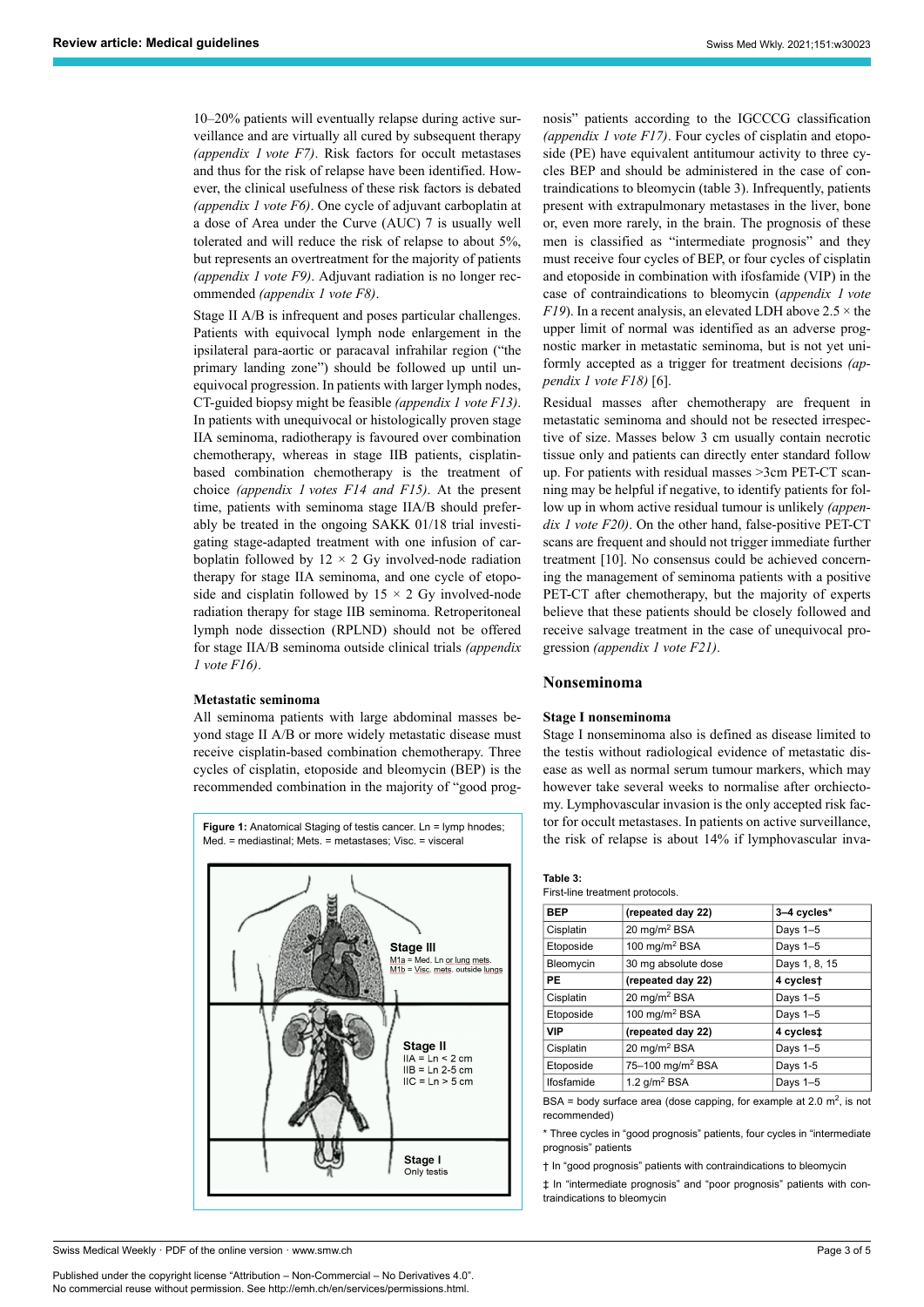sion is absent, but increases to about 50% if it is present. One cycle of adjuvant BEP can reduce this risk to about 1–2%, but represents an overtreatment in the majority of patients *(appendix 1 vote F23)*. Adjuvant primary nervesparing RPLND is not a standard in Switzerland; according to some Swiss experts it may be an alternative to active surveillance in patients with pure teratoma, but should only be performed in expert centres with adequate experience in this surgical procedure *(appendix 1 vote F25)*. As relapses from stage I nonseminoma can be cured by combination chemotherapy with or without post-chemotherapy RPLND, Swiss experts agree that the risks and benefits of management strategies have to be discussed with an individual patient and his personal preferences respected.

#### **Metastatic nonseminoma**

Three cycles of BEP in "good prognosis" and four cycles of BEP in "intermediate prognosis" and "poor prognosis" patients is the recommended treatment according to the IGCCCG classification *(appendix 1 votes F27 and F29)*. Four cycles of cisplatin and etoposide serve as an alternative to BEP in "good prognosis" patients. In "intermediate prognosis" and "poor prognosis" patients bleomycin can be replaced by ifosfamide in the case of contraindications *(appendix 1 vote F30)*. For the treatment of intermediate and poor prognosis patients, referral to an expert centre is strongly recommend, since outcomes significantly depend on expertise and case load. Levels of serum tumour marker before chemotherapy, as opposed to pre-orchiectomy, should be used for IGCCCG risk classification [11]. Recently, age, the presence of lung metastases and an elevated LDH above  $2.5 \times$  the upper limit of normal have been reported as additional risk factors, but still need to be evaluated in prospective trials prior to their routine use and should therefore not guide clinical treatment decisions at present [7]. The first-line treatment of patients with liver, bone or brain metastases, as well as of all patients with extragonadal primary mediastinal nonseminoma and of those with an inadequate decline of serum tumour markers after their initial treatment cycle, should be intensified, as four cycles of BEP will achieve unsatisfactory results *(appendix 1 vote F31)*. Rare patients with very high volume disease and/or impeding organ dysfunction should receive an additional dose-reduced pre-treatment cycle *(appendix 1 vote F52)*.

Residual masses after chemotherapy are also frequent in metastatic nonseminoma and – in contrast to seminoma – must be resected if larger than 1 cm in the short axis diameter, as viable cancer is much more frequent than in seminoma and because of the risk of residual teratoma *(appendix 1 votes F38)*. Post-chemotherapy surgery should be performed at an expert surgical centre as soon as possible after chemotherapy, but not later than 12 weeks after the last treatment *(appendix 1 vote F40)*. PET-CT scanning is not helpful in nonseminoma patients with residual tumours after chemotherapy.

## **Salvage treatment in relapsed seminoma and nonseminoma**

Relapses from stage I in patients with seminoma and nonseminoma should be treated in the same way as those with *de novo* metastatic disease. In all other patients, first-salvage options include four cycles of conventional-dose salvage chemotherapy or sequential high-dose chemotherapy with autologous stem-cell support *(appendix 1 vote F43)*. In patients with multiple relapses, sequential high-dose chemotherapy can still achieve long-term remissions.

Late relapses more than 2 years after the last cisplatinbased chemotherapy represent another challenge. Treatments in late-relapsing patients need to be individualised. Patients with resectable disease and slow marker increase should undergo upfront resection *(appendix 1 vote F44)*. Those with unresectable disease, or very high or rapidly increasing serum tumour markers will benefit from induction salvage chemotherapy prior to resection *(appendix 1 votes F45 and F46)*.

#### **Special management issues**

Expert supportive care will contribute to the favourable outcomes, which have substantially improved in recent years, particularly in metastatic "intermediate prognosis" and "poor prognosis" patients according to the IGCCCG classification [8]. Cisplatin remains the treatment backbone in all patients with metastases and cannot be replaced by conventional-dose carboplatin without loss of efficacy or even the prospect of cure. Similarly, doses of cytostatic drugs should not be capped in patients with a large body surface above 2.0 m<sup>2</sup> (appendix 1 vote F48). Most experts recommended avoiding central venous catheters whenever feasible to reduce the risk of venous thromboembolism, which is increased in testis cancer patients receiving cisplatin-based chemotherapy *(appendix 1 vote F47)* [12].

Central venous catheters as well as risk factors such as a high Khorana score or a large abdominal mass >5 cm should prompt prophylactic anticoagulation with low-molecular weight heparin or a new direct oral anticoagulant from the initiation of cisplatin-based chemotherapy until about 4 weeks after the last cisplatin dose (*appendix 1 votes F49, F50 and F51)*. About 50% of Swiss experts even believe that all metastatic GCC patients undergoing cisplatin-based chemotherapy should receive prophylactic anticoagulation (*appendix 1 vote F51*). However, owing to the lack of prospective data, discussions were controversial and no consensus could be achieved with respect to patient selection, start and duration of prophylactic anticoagulation, as well as choice and dose of an individual agent.

# **Conclusion**

High cure rates can be achieved in testis cancer even in patients with widely metastatic disease. However, the majority of patients in Switzerland present with early stage I disease and are at risk of overtreatment with its associated long-term toxicities. Consultations for expert opinion as well as treatment at expert centres offer the best chances of success and should become part of routine care of GCC patients in Switzerland.

#### **Conflicts of interest**

AL received speaker honoraria from the non-commercial organisations SAMO (Swiss Academy of Medical Oncology) and ESMO (European Society of Medical Oncology). She was also a member of the S3 guideline committee on germ-cell cancers from the (German Working Group of Scientific Medical Societies) (AWMF). SG reports speaker honoraria and participation on Advisory Boards, outside the submitted

Published under the copyright license "Attribution – Non-Commercial – No Derivatives 4.0". No commercial reuse without permission. See http://emh.ch/en/services/permissions.html.